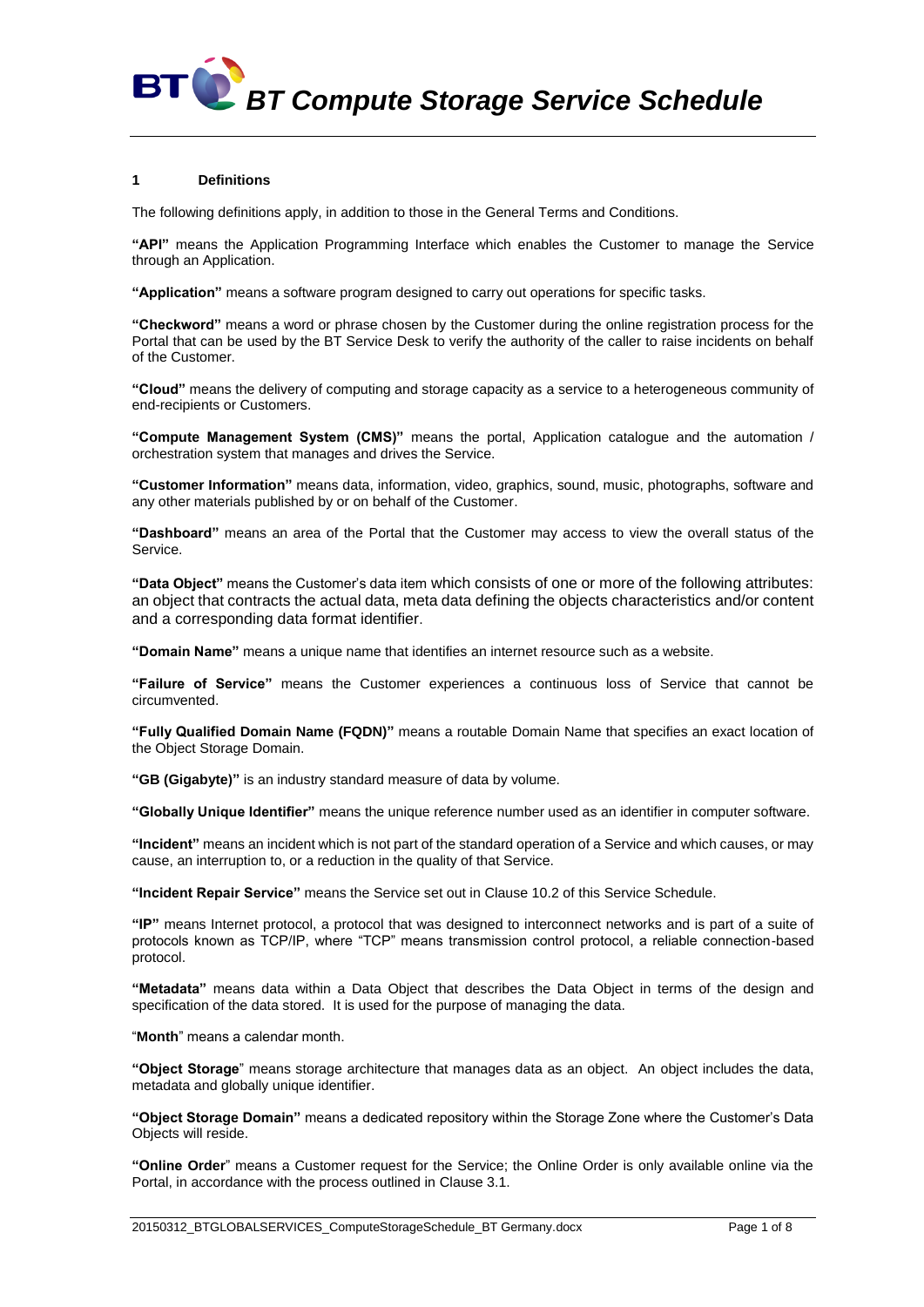

**"Planned Maintenance"** means any work that is planned in advance to be carried out by BT or on its behalf that causes the Service to be suspended.

**"Service"** has the meaning given in clause 2.1.

**"Service Desk"** means the facility provided by BT to handle enquiries and administration for the Service.

"**Service Level**" means the level of Service which is applicable to the Service, as set out in Clause 20 of this Service Schedule.

**"Storage Zone"** means the configuration of hardware and software to create a platform where the Customer's data is stored.

**"System Administrator"** means a person named by the Customer to be the Customer's point of contact with BT for matters relating to the management of the Service.

**"Token"** means an encrypted key used by applications API to access Data Objects stored in the Object Storage.

**"Utility Rate Card"** means information available via the Portal that shows the Charges for the Service on an hourly basis.

**"User ID"** means the identification number provided to the Customer by BT for the purposes of security in the provision of the Service.

### **2 Service Summary**

- 2.1 BT Compute Storage is a Cloud based service providing the Customer with a self-service capability to browse, select and store data ("Service").
- 2.2 BT will provide the Customer with virtual access to a BT data centre where the Customer may select a dedicated repository for storage of their data ("Object Storage Domain").

#### **3 Service Components**

The Service comprises access to a Portal, Storage Zone, Object Storage Domain and, provision of a FQDN and Tokens.

### <span id="page-1-0"></span>**3.1 Portal**

**3.1.1** The Portal is an online system which allows a Customer to place and amend an Online Order and view the status of existing Online Orders. The Portal enables the Customer to select Object Storage Domains and the location of data centres for deployment of the Object Storage Domains.

#### **3.2 Storage Zone**

- 3.2.2 The Storage Zone provides the physical infrastructure where BT will create an Object Storage Domain and the Customer will store their Data Objects.
- 3.2.3 The Storage Zone will automatically allocate and provision the Object Storage Domain to the Customer when ordered.
- 3.2.3 The Portal will indicate the Storage Zones available to the Customer. BT may make additional Storage Zone options available to the Customer from time to time.

#### **3.3 Object Storage Domain**

- 3.3.1 The Object Storage Domain is a Customer dedicated repository within the Storage Zone where the Customer's Data Objects reside.
- 3.3.2 The Customer selects the Object Storage Domain via the Portal. Upon delivery of the Object Storage Domain BT will provide the Customer with a Fully Qualified Domain Name (FQDN) and Tokens for use in conjunction with their chosen Application.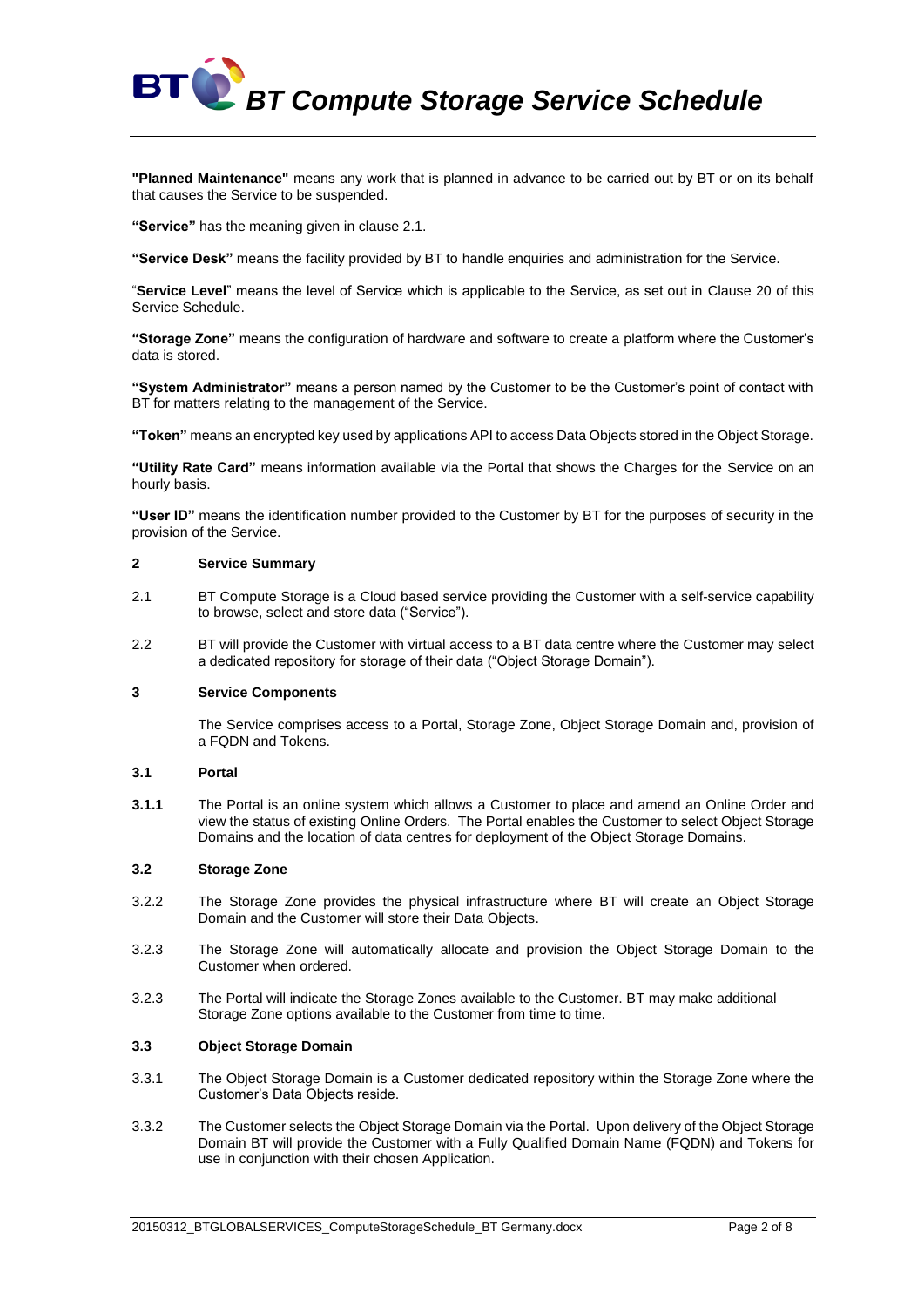

3.3.3 The Customer will access the Object Storage Domain using the BT provided FQDN and the Customer provided Application. The Customer will choose the Application it wishes to use to access the Service. The choice of Application will be determined by how the Customer elects to use the Object Storage Domain. The Service does not include the provision of Applications to the Customer.

# **3.4 FQDNs and Tokens**

3.4.1 A FQDN provides access to an Object Storage Domain. BT will provide the Customer with a Token in order to authenticate a FQDN. The Customer must use the Tokens within a few hours of receipt. Failure to use the Tokens will result in them being disabled. If the Tokens are disabled the Customer will be required to regenerate them within three (3) hours of disablement via the Portal.

### **4 Internet**

- 4.1 The Customer will access the Object Storage Domain via the Internet. Such Internet connection is not part of this Service and is subject to separate conditions and Charges.
- 4.2 The Customer acknowledges that:
	- (a) the Internet is independent of the Service and BT has no responsibility for provision of the Internet; and
	- (b) use of the Internet is solely at the Customer's risk and subject to all applicable laws. BT has no responsibility for any information, software, services or other materials obtained, downloaded, shared and transmitted by the Customer using the Internet.

### **5 Commencement and Term**

- 5.1 The Agreement is effective once the Customer submits an Online Order on the Portal.
- 5.2 The Service will commence on the Operational Service Date (OSD).

### **6 Technical Requirements**

6.1 The Customer is required to have Internet access, all computer hardware, software and telecommunications equipment and services necessary to access and use the Service.

### **7 BT Service management Boundary (SMB)**

7.1 BT's responsibility for the Service under this Agreement is for the management of the Storage Zone, provision of the Object Storage Domain, FQDNs and Tokens. A suitable Application to access the Object Store Domain is outside the SMB. BT will have no responsibility for the Service (including any responsibility to meet any Service Levels) outside the Service Management Boundary

#### **8 Ordering Process**

- 8.1 The Customer is responsible for opening an account with BT to gain access to the Portal to enable online ordering.
- 8.2 On receiving an Online Order from the Customer BT will configure the Service as set out in the Online Order. Once the Online Order is configured the OSD occurs and the Customer may start using the Service.

#### **9 In Life Management**

- 9.1 The Portal operates a Dashboard that allows the Customer to see how much storage is being consumed and the associated Charges.
- 9.2 Upon delivery of the Object Store Domain BT will present the Customer with Tokens.
- 9.3 The Customer is required to renew all Tokens within three (3) years of the OSD via the Portal.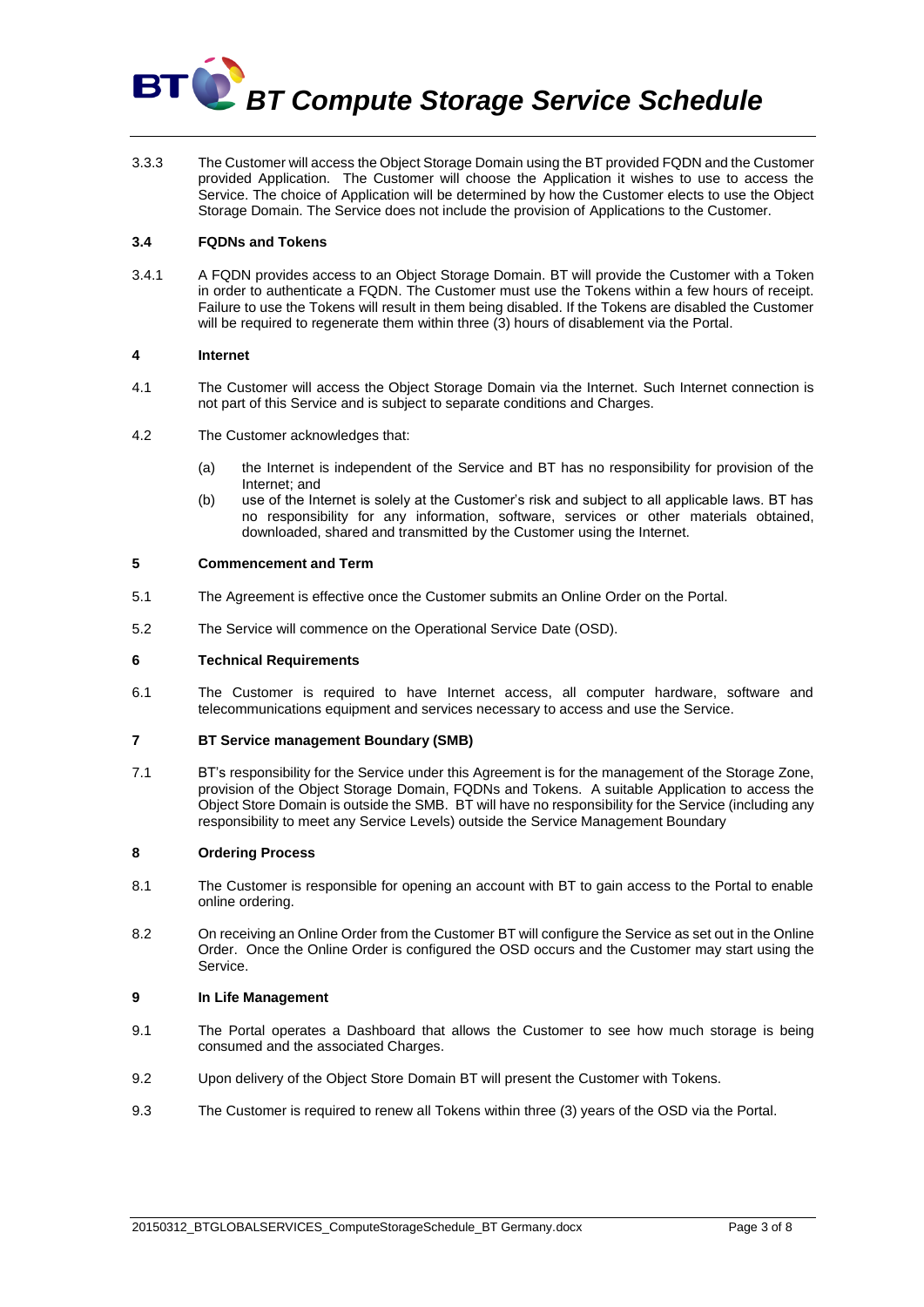

### **10 Service Management**

# **10.1 Service Desk Support**

10.1.1 BT will provide a Service Desk operating twenty four (24) hours per day, seven (7) days per week, including national, public or bank holidays, which will receive and record Service Incident reports from the Customer.

#### <span id="page-3-0"></span>**10.2 Incident Repair Service**

- 10.2.1 If BT detects, or if the Customer reports an Incident BT will respond to the Incident without undue delay. BT will perform tests to determine the cause of the Incident, and will notify the System Administrator by telephone or e-mail.
- 10.2.2 The Service Desk will keep the Customer updated at regular intervals until the Incident is resolved.
- 10.2.3 BT will raise additional Charges for work performed and money spent to address incidents resulting from Service failures caused by the Customer on a time and material basis at the prevailing Charges.
- 10.2.4 If the Customer asks BT to perform any additional work this will be subject to prior written agreement between the Parties and additional Charges will apply.

#### **11 Planned Maintenance**

11.1 The Customer acknowledges and accepts that occasionally BT may have to carry out routine or emergency maintenance, updates and other procedures for reasons of health, safety, security or otherwise to protect the Service, and which may cause a disruption to the Service, ("Planned Maintenance"). BT will provide the Customer with as much prior notice as practicable with respect to Planned Maintenance.

#### **12 Service Updates**

12.1 BT may make updates to the Service from time to time provided that such updates do not materially decrease or impair performance of the Service,

### **13 Security**

- 13.1 The Customer is responsible for the security and proper use of all User IDs, Checkwords, passwords, FQDN and Tokens. BT reserves the right to suspend access to the Service at any time if BT has reason to believe that there is, or is likely to be, a breach of security or misuse of the Service. BT will notify the Customer as soon as possible after it has done so.
- 13.2 The Customer must immediately inform BT if there is any reason to believe that a User ID, password, Token, or Checkword allocated by BT has, or is likely to, become known to someone not authorised to use it or is being, or is likely to be, used in an unauthorised way.
- 13.3 BT reserves the right to require the Customer to change any or all of the Checkwords or passwords associated with the Service and used by the Customer in connection with the Service.
- 13.4 The Service is delivered within a secure BT data centre with a security policy for the protection of Site, infrastructure and network. Although BT will use reasonable care and skill in carrying out its obligations under this Agreement in accordance with BT's security policy, it is not possible to guarantee that all instances of fraud, misuse, unwanted or unauthorised activity or access to the Customer's Information will be prevented or detected. Whenever BT becomes aware that security has been compromised, BT will take actions in order to limit any further occurrences of fraud, misuse, unwanted or unauthorised activity or access to the Customer's Information. Nevertheless, BT accepts no liability for any such incidents, or for any loss or damage suffered by the Customer. The Customer shall therefore take responsibility for the security of the Customer Information, Content and application of security policies designed to prevent unwanted or unauthorised activity or access to the Customer's Information.
- 13.5 The Customer is advised to obtain its own business continuity insurance.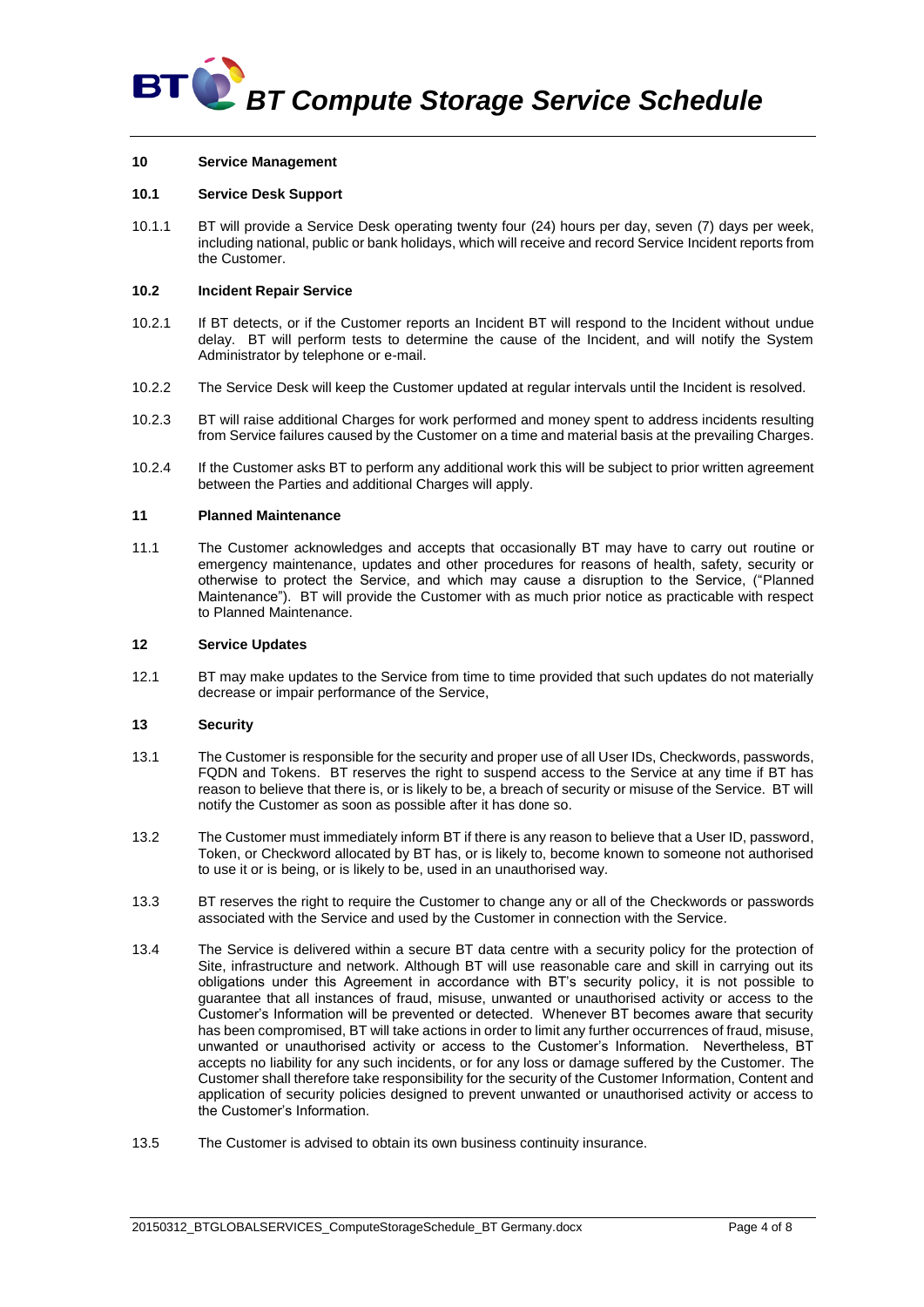

### **14 BT's use of Customer Information and Personal Data**

- 14.1 In order for BT to provide and support the Service, BT may use personal data, (typically name, email address, telephone number and business and/or Site(s) address), of Users within the Customer's organisation or control in order to:
	- (a) process, track and fulfil Online Orders for the Service;
	- (b) deliver and commission the Service,
	- (c) process, track and resolve Incidents with the Service,
	- (d) administer access to the online portals relating to the Service;
	- (e) compile, dispatch and manage the payment of invoices relating to the Service;
	- (f) manage the Agreement and resolve any disputes relating to it;
	- (g) respond to general queries relating to the Service;
	- (h) provide security and technical support.
- 14.2 BT may also send the Customer additional information concerning the Service, or related services. This information will typically be sent to the Customer Contact, involved in the procurement or management of the Service.
- 14.3 Any personal data that may be collected and processed by BT (including payment data) is subject to, and will be handled in accordance with, applicable data protection laws.
- 14.4 BT will have no access to the Customer Information stored by the Customer.
- 14.5 The location and access points of the Customer Information are defined by the Customer and as such the Customer needs to ensure compliance with relevant laws and regulations.
- 14.6 BT will not change the country where the Customer Information resides without providing notice to the Customer, unless required to do so in order to comply with applicable laws and regulations.

#### <span id="page-4-0"></span>**15 The Customer's Responsibilities**

- 15.1 The Service is provided solely for the Customer's own use including use by Users and the Customer will not assign, resell, reproduce, copy, duplicate, transfer, lease, distribute, display, disclose, trade or otherwise commercially exploit the Service (or any part thereof) for any purpose, or otherwise make the Service available to any third party except Users.
- 15.2 The Customer is solely responsible for any obligation or liability arising out of transactions of any kind entered into between the Customer and any third party accessing or relying on the Service, Customer Information, or Third Party Information. BT will not be a party to, or in any way responsible for, any transaction between the Customer and any third party.
- 15.3 The Customer is responsible for the creation, design and maintenance of all Customer Information.
- 15.4 The Customer will ensure that the Customer Information and any Third Party Information does not include any information or material, which could be illegal or could lead to a legal dispute.
- 15.5 The Customer will comply with all obligations as notified by BT which are required under BT's security policy.
- 15.6 The Customer must comply with all relevant legislation, instructions, licences, guidelines issued by regulatory authorities, and any codes of practice which apply to the Customer, including those which relate to the Customer Information or Third Party Information.
- 15.7 The Customer irrevocably and unconditionally agrees to indemnify and keep indemnified and to hold BT, BT Group Companies and their officers, directors and employees harmless against claims, losses, damages, costs, expenses and liability arising from or in connection with:
	- (a) any Customer Information, Third Party Information or other Content or communication sent, provided or stored in connection with the Service;
	- (b) the installation, maintenance or use of any software or other material installed by or on behalf of the Customer;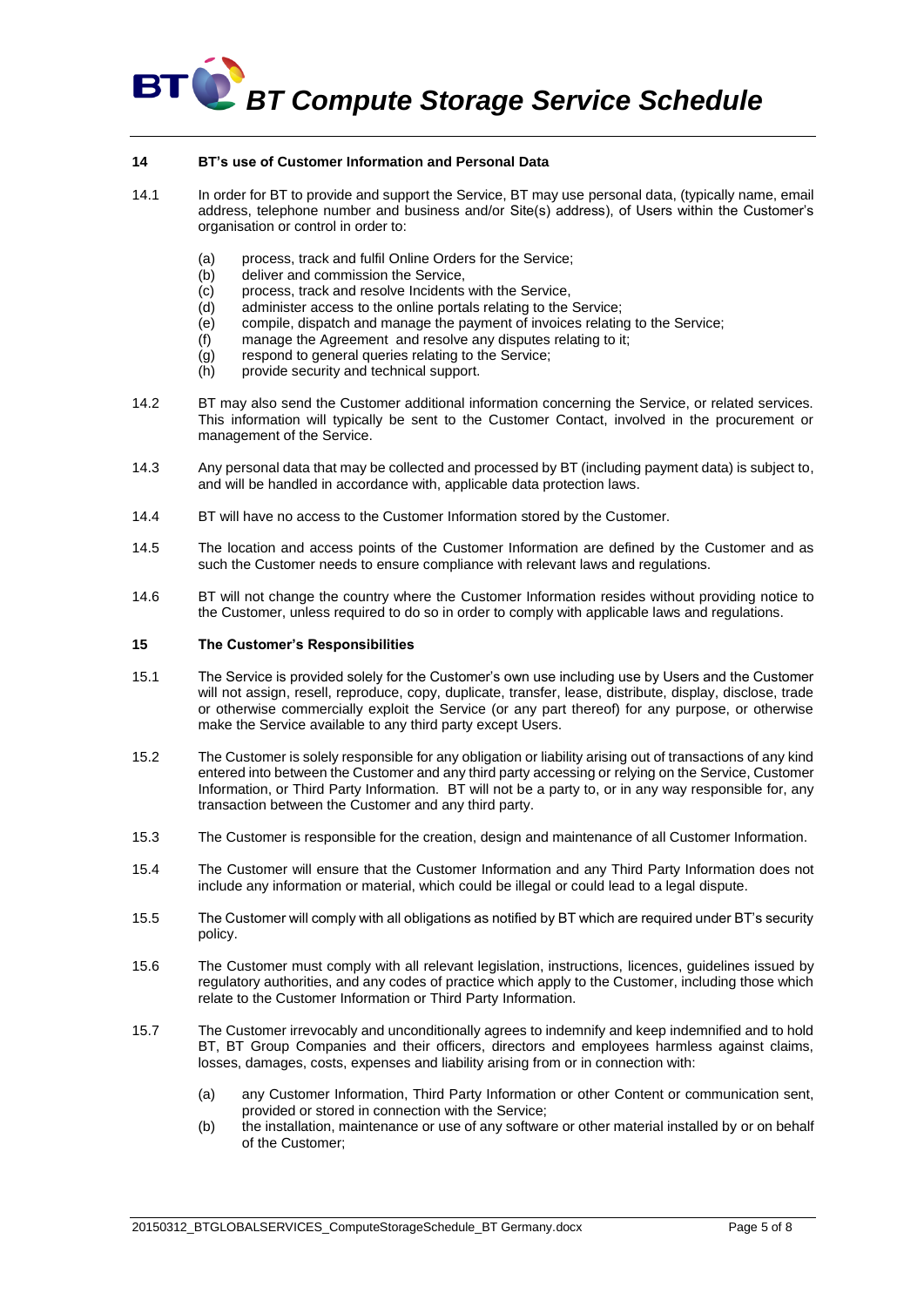

- (c) any injury to persons, or damage to the Site or the BT Equipment used for the provision of this Service or other equipment belonging to BT or a third party which is located on the Site, as a result of action taken on behalf of the Customer;
- (d) any breach of confidence or infringement of intellectual property rights.
- 15.8 The Customer is responsible for ensuring that the System Administrator will report all service repair incidents using the reporting procedures notified to the Customer by BT, and will be available for all subsequent Incident management communications.

### **16 BT's Acceptable Use Policy**

- 16.1 The Customer is solely responsible for all aspects of Customer Information which are not specifically set out in this Service Schedule as being BT's responsibility. The Customer acknowledges that it has read and agrees to be bound by and to ensure that any Users will comply with this BT Acceptable Use Policy ("AUP") and generally accepted Internet standards.
- 16.2 The Service must not be used:
	- (a) fraudulently or in connection with a criminal offence under the laws of any country where the Service is provided;
	- (b) to send, receive, upload, download, use or re-use any information or material which is offensive, abusive, indecent, defamatory, obscene or menacing, or in breach of confidence, copyright, privacy or any other rights;
	- (c) in contravention of any instructions that BT has given under the Agreement;
	- (d) to cause annoyance, inconvenience or needless anxiety;
	- (e) to send or provide or receive unsolicited advertising or promotional material;
- 16.3 The Customer must not use a Domain Name which infringes the rights of any person in a corresponding trade mark or name.
- 16.4 If the Customer or anyone else, (with or without the Customer's knowledge or approval) uses the Service in contravention of the AUP; or uses the Service in any way which, is, or is likely to be, detrimental to the provision of the Service to the Customer or any other customer and fails to take corrective action within a reasonable period of receiving notice from BT, then BT can treat the contravention as a material breach and as such BT may either suspend the Service or terminate the Service pursuant to the General Terms and Conditions. If Service is suspended it will not be restored until the Customer provides an acceptable assurance that there will be no further contravention.

# **17 Charges and Invoicing**

- 17.1 Charges for the Service are set out in the Portal.
- 17.2 BT will invoice Charges on or after the dates set out below:
	- (a) One-off Charges on the OSD of the relevant Online Order;
	- (b) Usage or other recurring Charges on the OSD and thereafter monthly in arrears.
- 17.3 Charges for the Service are calculated on a monthly basis against the prevailing Utility Rate Card on the Portal. Usage Charges will apply as shown on the Utility Rate Card on the Portal.
- 17.4 Data storage Charges are based upon per GB of storage used.
- 17.5 The uploading and retrieval of data from the Object Storage Domain incurs Charges based upon Internet bandwidth use. Charges for Internet bandwidth use are levied above an initial allowance of 1GB per Month. Charges are based upon per GB of Internet bandwidth use.
- 17.6 BT may invoice the Customer for Charges for investigating Customer reported Incidents where BT finds no Incident or that the Incident is outside the Service Management Boundary.
- 17.7 BT may at any time review the Charges for the Service and will provide the Customer with 30 days' prior written notice of any such change in Charges. If the Customer objects to the change in Charges it may exercise its termination rights under Clause 18 of this Service Schedule.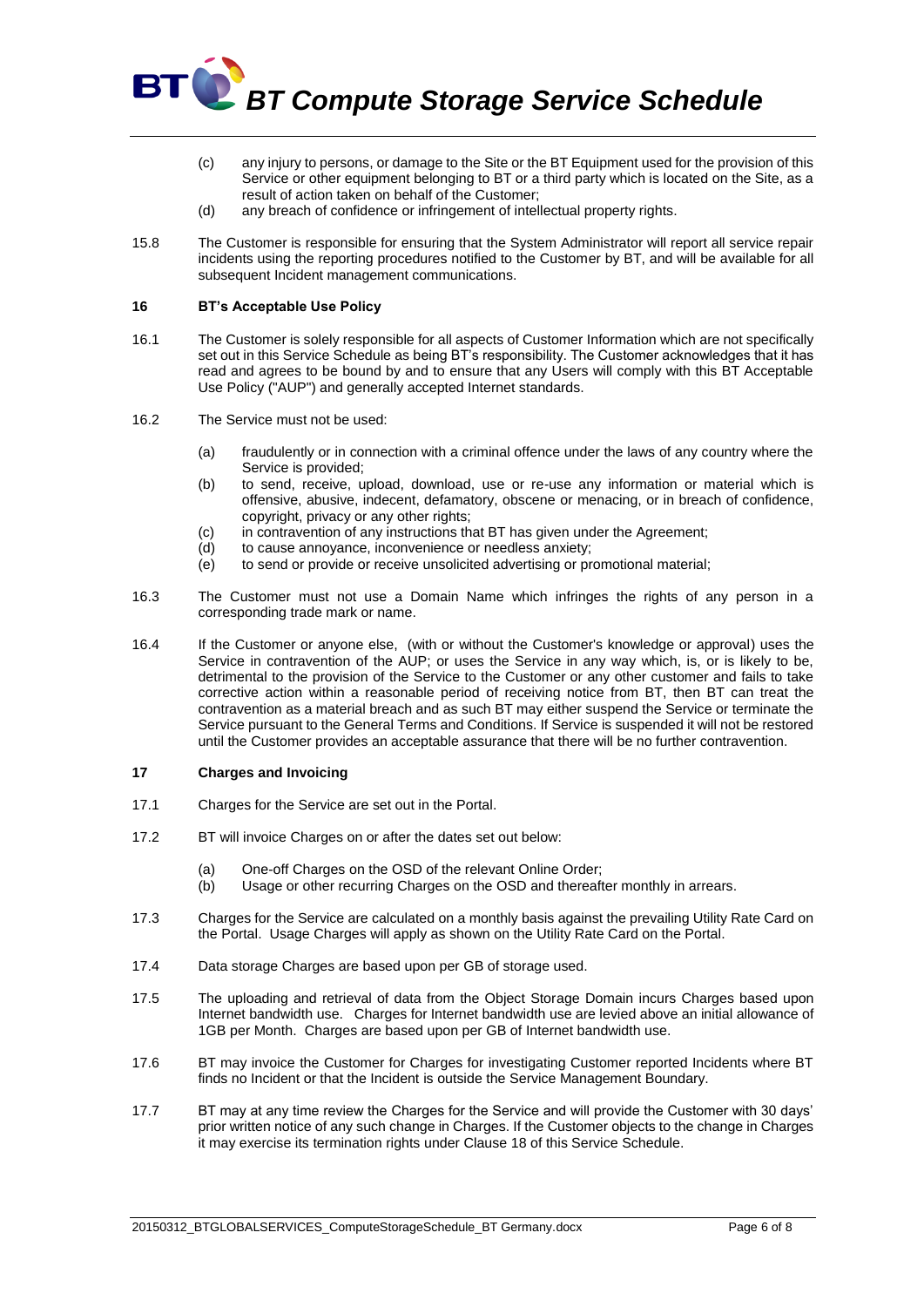

17.8 Notwithstanding any other provision in the Agreement, BT may delay or bring forward the sending of invoices to coincide with billing cycles from time to time. The Customer acknowledges that the first and last invoice in relation to a particular Service may include Charges due for more or less than one complete billing cycle according to when such Service is connected and/or terminated.

### **18 Termination of Service**

The following Clause will replace and supersede Clause 15.1 of the General Terms and Conditions.

- 18.1 The Customer may terminate the Service via the Portal at any time, provided that the Customer agrees
	- (a) to pay any outstanding Charges or interest properly due and payable up to the date of termination; and
	- (b) that there will be no refund of Charges which have been paid in advance.
- 18.2 BT may terminate this Agreement or the Service at any time by giving at least 90 days' notice to the Customer.

# **19 Suspension of Service**

- 19.1 BT may suspend Service(s) or terminate this Agreement immediately on notice to the Customer where the Customer is in material breach of this Agreement and if the breach is capable of remedy, fails to remedy the breach within a reasonable time of being requested by BT to do so.
- 19.2 Where a Service is suspended because the Customer is in material breach of this Agreement, the Customer must pay the Charges for that Service until this Agreement is terminated.

#### <span id="page-6-0"></span>**20 Service Levels**

- 20.1 BT aims to provide the Service within an availability target of 99.95%. The availability target relates to the availability of the Object Storage Domain including the infrastructure required to deliver it.
- 20.2 If BT fails to meet the availability target of 99.95% then the Charges for the affected Service will be credited as follows:

| <b>Availability Target</b>                             | <b>Credit</b>                  |
|--------------------------------------------------------|--------------------------------|
| For every reported incident that BT is below<br>target | 1 day's<br>recurring<br>Charge |

- 20.3 The credit will be applied to the monthly Charge for the Service. The credit per reported instance that BT is below target will be capped at a maximum of 1 Month's Charges.
- 20.4 The Parties acknowledge that each Service Credit is a genuine pre-estimate of the loss likely to be suffered by the Customer and not a penalty.
- 20.5 Service Credits are the Customer's sole right and remedy if BT does not meet the Service Level. Any failure by BT to meet the Service Level specified in this Clause [20](#page-6-0) shall not be considered a material breach of the Agreement.
- 20.6 The Service Level is measured as the availability of the Object Storage Domain to the network interface.
- 20.7 Availability of the Service will be measured as a proportion of time in a Month starting from the first day of the relevant Month. Where a failure occurs at the end of a Month then it will be carried forward to the next Month.
- 20.8 The Customer will report any Incident to BT. The measurement of Service unavailability starts when BT acknowledges the Customer's Incident report. On confirmation of an Incident BT will start the Incident Repair Service. The period of unavailability will end when BT informs the Customer that the Service is available, unless the Customer advises BT that the Service remains unavailable.